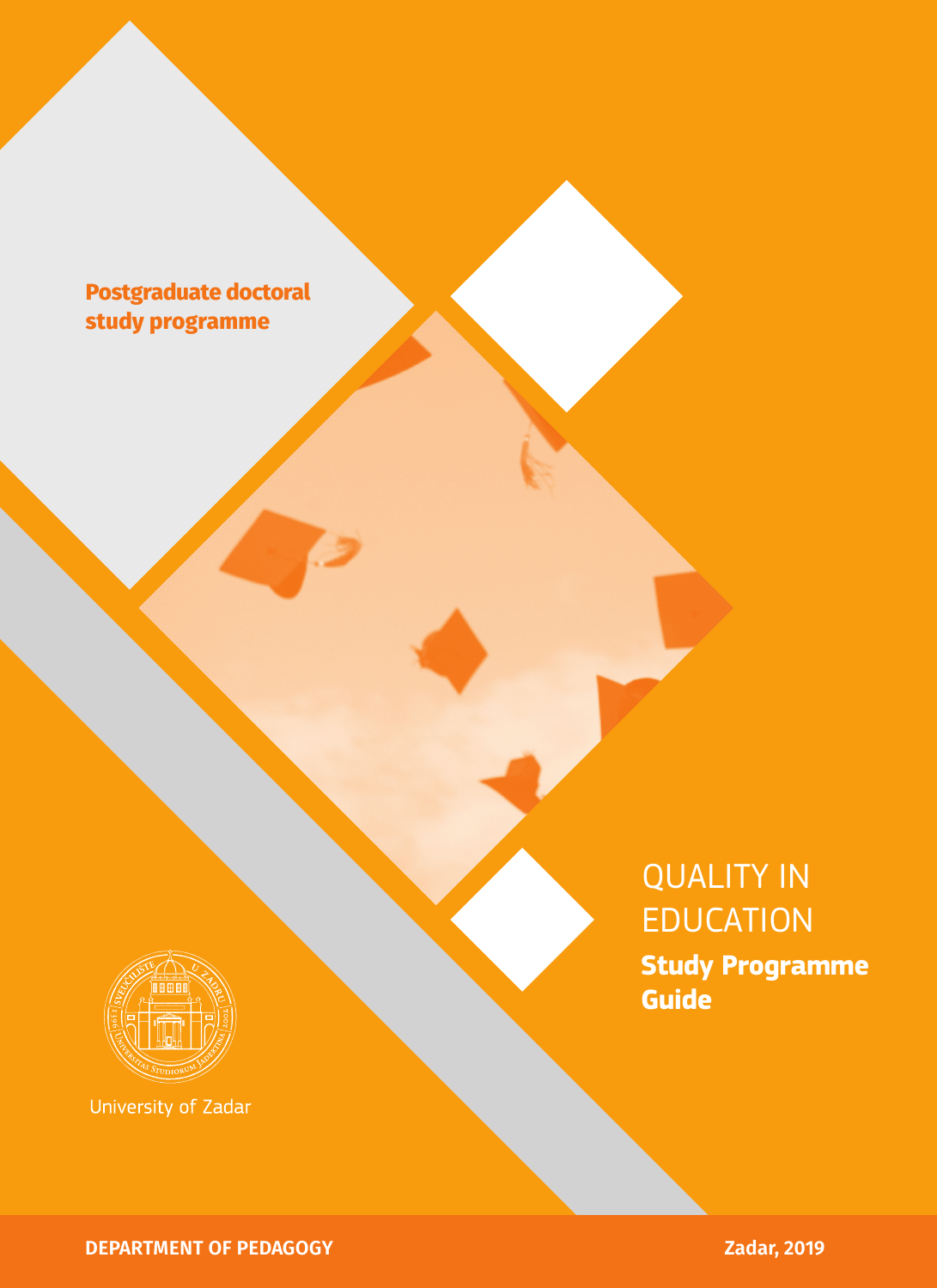#### QUALITY IN EDUCATION Study Programme Guide

Publisher University of Zadar

For the Publisher Dijana Vican, Rector

Graphic design, layout and print Grafikart d.o.o., Zadar

Zadar, 2019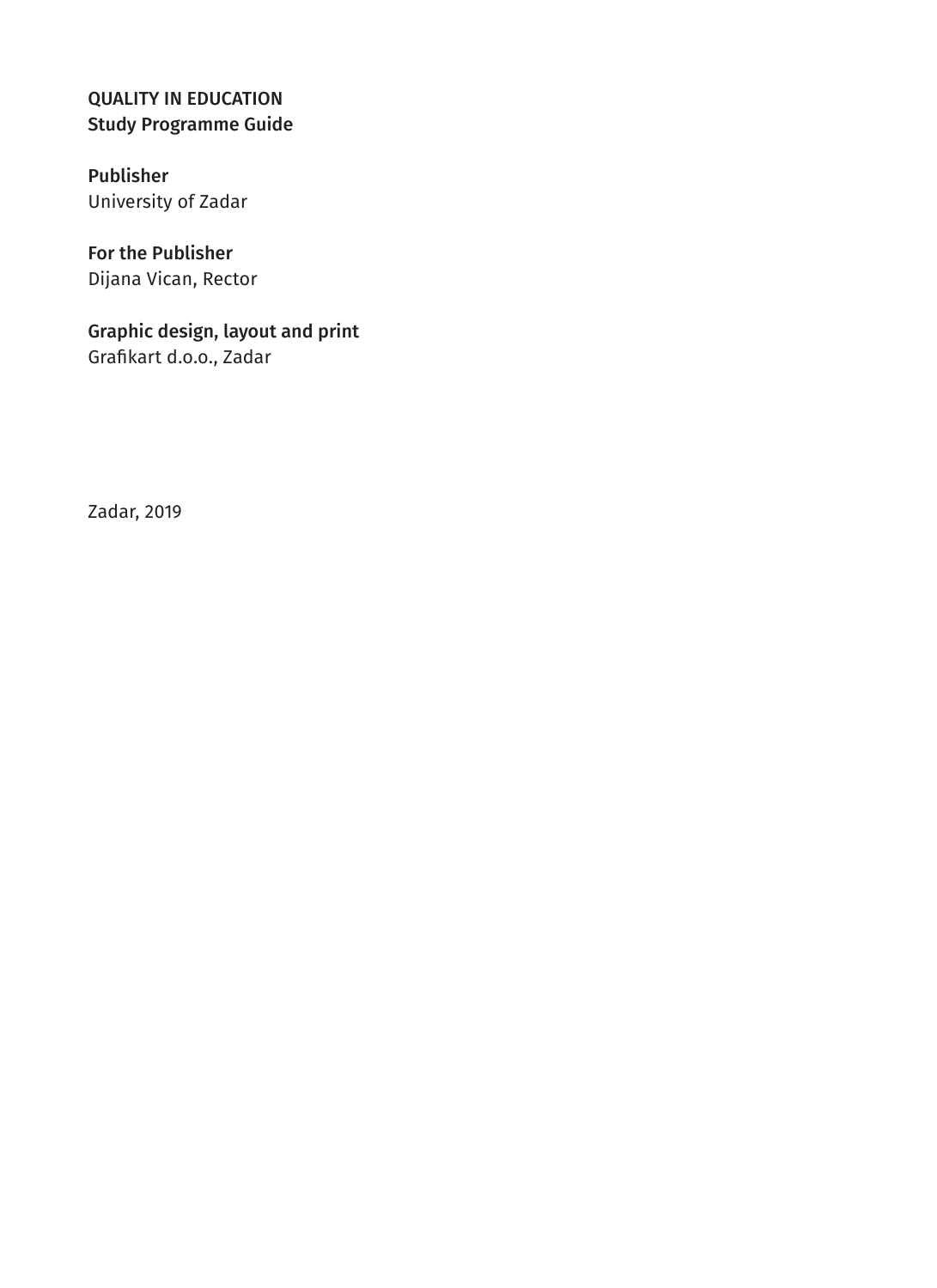# **CONTENTS**

|             | <b>INTRODUCTION</b>                                            | 5  |
|-------------|----------------------------------------------------------------|----|
| ı.          | AIMS, SPECIFICS AND PRINCIPLES OF THE DOCTORAL PROGRAMME       | 6  |
| П.          | LEARNING OUTCOMES                                              | 8  |
| III.        | ENROLMENT CONDITIONS AND CRITERIA                              | 9  |
| IV.         | ORGANISATION OF THE TEACHING PROCESS                           | 10 |
| $V_{\rm r}$ | OBLIGATIONS OF DOCTORAL STUDENTS DURING THE DOCTORAL PROGRAMME | 11 |
| VI.         | PROGRESS OF DOCTORAL STUDENTS IN THE DOCTORAL PROGRAMME        | 14 |
| VII.        | SUBMISSION AND ACCEPTANCE OF THE DOCTORAL THESIS TOPIC AND     |    |
|             | SYNOPSIS DEFENCE                                               | 15 |
| VIII.       | PRODUCTION OF THE DOCTORAL DISSERTATION                        | 16 |
| IX.         | EVALUATION OF THE DOCTORAL DISSERTATION                        | 16 |
| Х.          | DEFENCE OF THE DOCTORAL DISSERTATION                           | 17 |
| XI.         | MANAGEMENT OF THE DOCTORAL PROGRAMME                           | 17 |
| XII.        | QUALITY ASSURANCE MONITORING OF THE DOCTORAL PROGRAMME         | 18 |
|             | <b>XIII. MENTORS AND CO-MENTORS</b>                            | 19 |
|             | <b>XIV.</b> CONTACTS                                           | 20 |
|             |                                                                |    |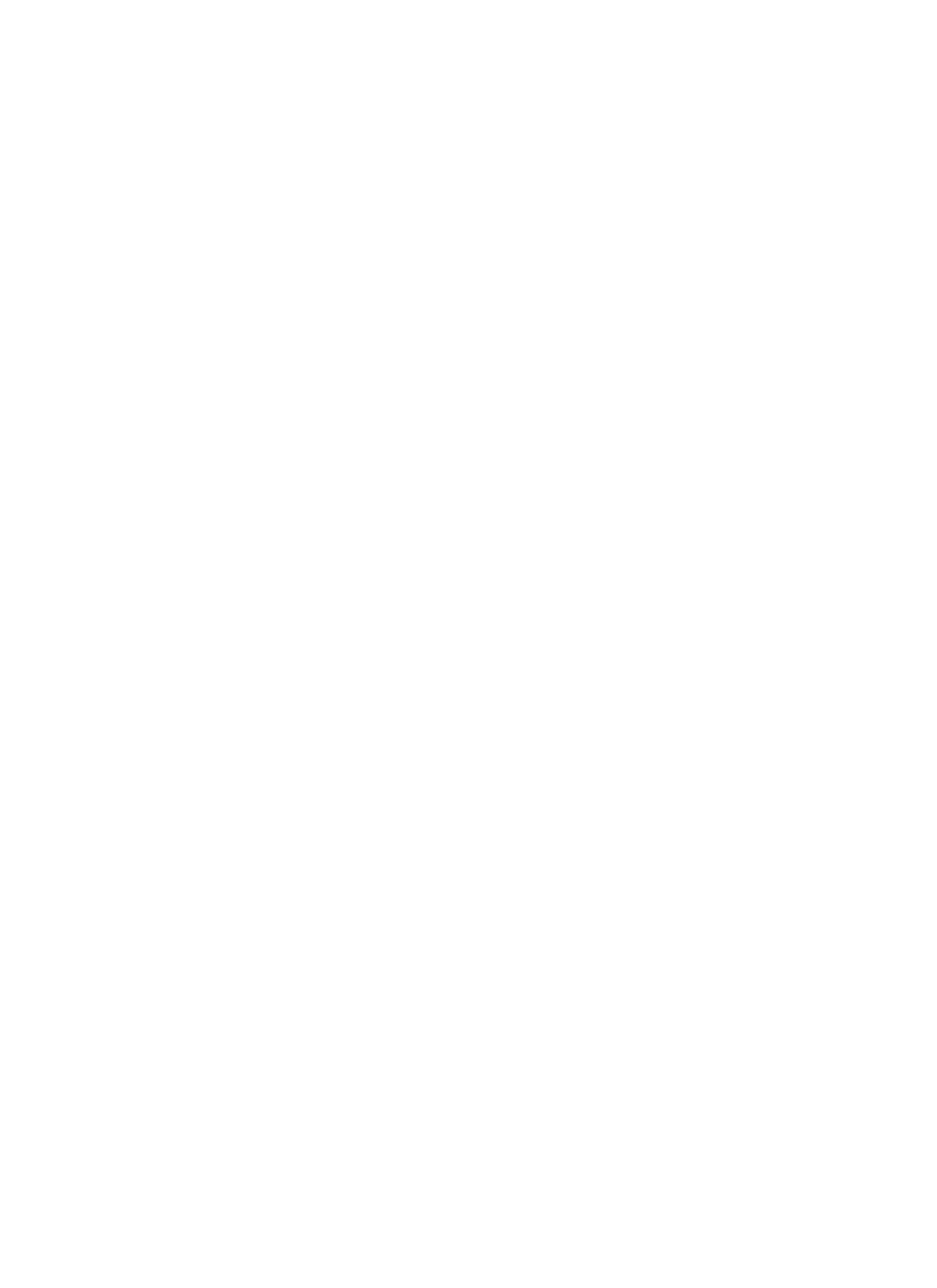#### **INTRODUCTION**

The postgraduate study programme *Quality in Education* is doctoral programme in the area of the social sciences, scientific field of pedagogy.

The bearer and deliverer of the *Quality in Education* doctoral study programme is the Department of Pedagogy, University of Zadar. The programme was accredited at the University Senate session on 24 September 2014, pursuant to positive reviews by renowned experts in the field of education: Prof. Neven Hrvatić, PhD (Faculty of Humanities and Social Sciences, University of Zagreb), Prof. Andrew Brown, PhD (Institute of Education, University of London), Prof. Renata Miljević-Ridički, PhD (Faculty of Teacher Education, University of Zagreb), and pursuant to all legal regulations of the Republic of Croatia.

Due to the importance of scientific-research work as an integral part and basis of good quality higher education in the national and European contexts, the launch of a postgraduate cycle in Education at the Department of Pedagogy, University of Zadar, is of strategic significance. The study programme focuses primarily on scientific research into the quality of education, and on discussion and critical assessment of current scientific knowledge in pedagogy. It also requires students to be acquainted with and respond critically to theoretical and methodological insights in other scientific areas, fields and branches.

The postgraduate study programme in pedagogy is aligned with the mission and vision of the University of Zadar (Development Strategy of the University of Zadar from 2017 to 2022), which has a strong research emphasis, focusing on organising and conducting scientific-research work, continually improving the quality of undergraduate, graduate and doctoral studies, assuring student and teacher mobility, and developing multidisciplinary studies and international cooperation. The University of Zadar's mission and development strategy up to the year 2022 places research activities and equipping young researchers in the foreground, in order to assure the continuity of high-quality achievements in the University's basis tasks, in parallel with internationalisation and the production of new knowledge as a basis for social development.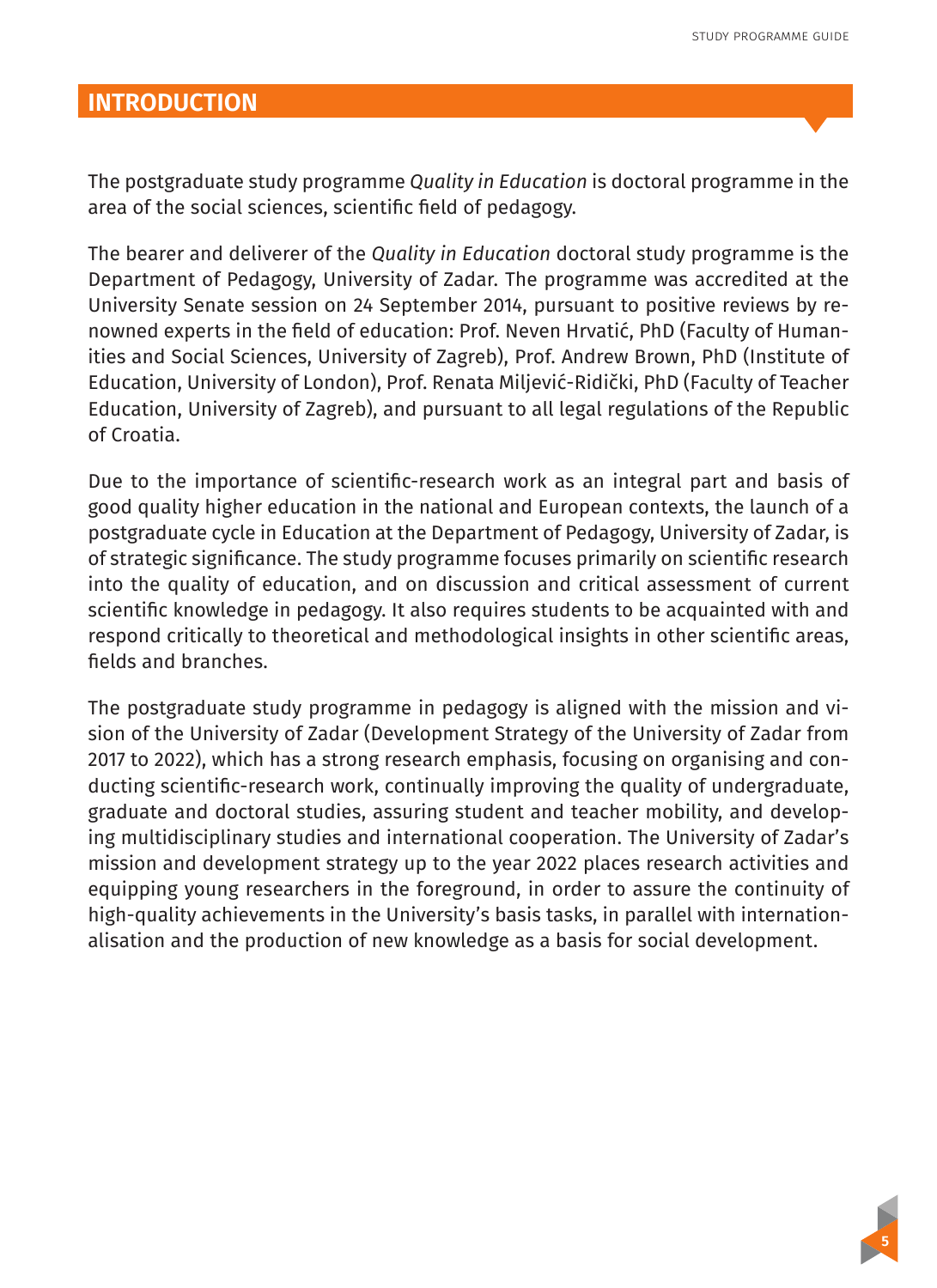**6**

#### **I. AIMS, SPECIFICS AND PRINCIPLES OF THE DOCTORAL STUDY PROGRAMME**

The aims of the postgraduate study programme *Quality in Education* are:

- $\triangleright$  To develop a scientific-research core in the area of education which will produce new knowledge, critically assess the application of current knowledge in educational practice, and establish dialogue between science, the arts, the technical sciences and other elements of practice to which education is oriented
- $\triangleright$  To affirm interdisciplinary research bearing in mind the different kinds of professionals involved in education, and to strengthen the scientific development of particular methodologies
- ▶ To assure the vertical passage of students of pedagogy who have graduated from the University of Zadar or other higher education institutions in the Republic of Croatia and abroad, given their interests and professional needs
- ▶ To assure the vertical passage of students who have graduated in other scientific areas and fields, in the Republic of Croatia and abroad, who are interested in scientific-research work in the area of education
- ▶ To achieve competitiveness in the European research area
- ▶ To establish scientific cooperation with foreign institutions of higher education
- $\triangleright$  To assure the mobility of teachers and doctoral students
- ▶ To advance knowledge by creating and conducting original research.

The doctoral study programme is uniquely recognisable for its:

 $\triangleright$  Topical focus on quality education in all segments of the education system, forms of education and learning (formal, non-formal and informal) and educational situations and levels (the family, pre-school, primary and secondary, vocational, tertiary, and adult education, etc.), and in alternative educational concepts in the national and international contexts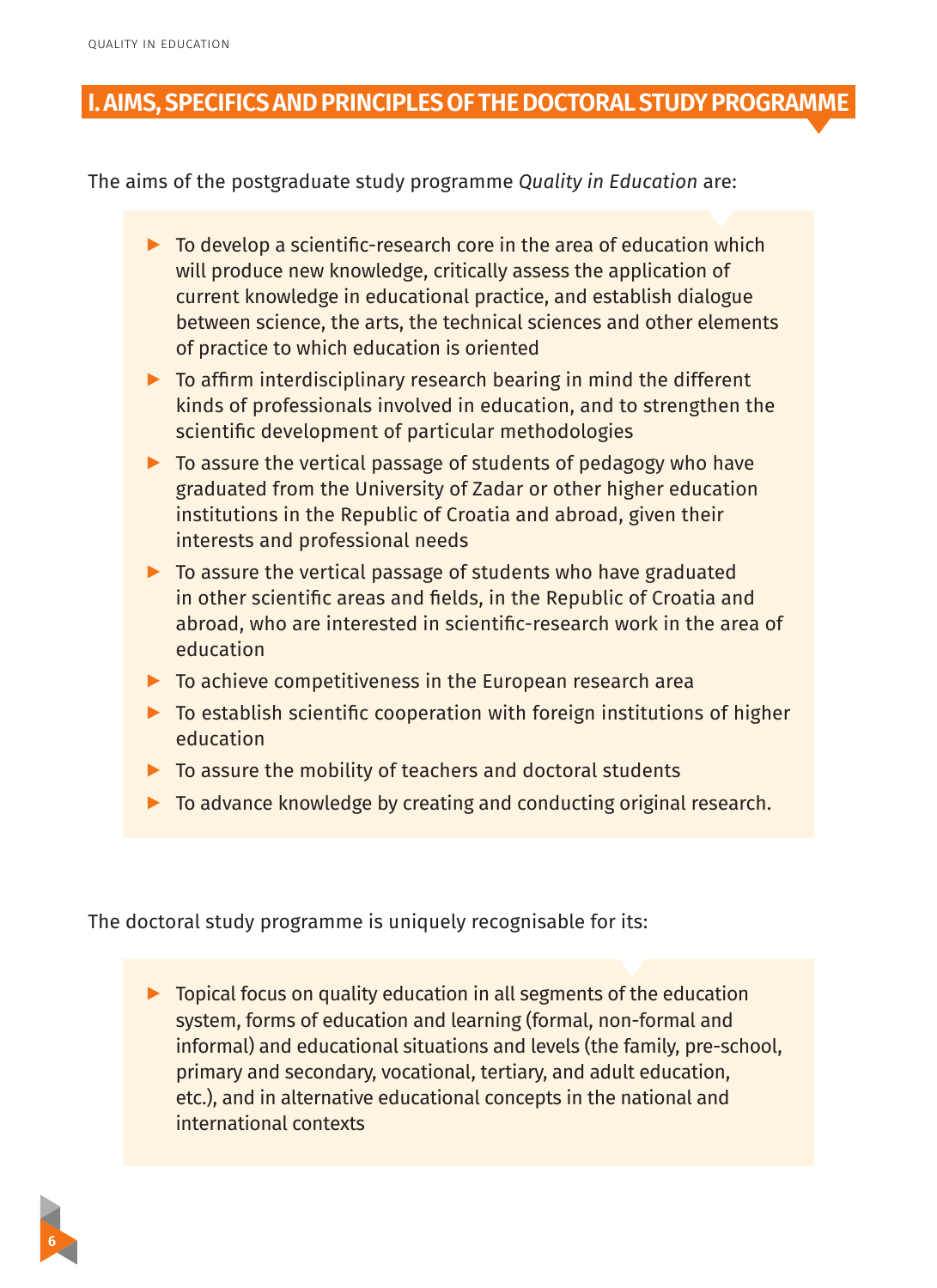- ▶ High-quality curricular components and their influence on educational practice, particularly the teaching and learning process
- ▶ Focus on the key (generic) competences of subjects in the educational process and professional competences of educational professionals (pre-school teachers, school teachers, higher education teachers and support staff, in the national and international contexts)
- ▶ Topical areas which require cooperation between education and other disciplines and contribute to new interdisciplinary areas (for example, economics and education, information sciences and education, technology and education) and the scientific development of methodologies in educational subjects or learning areas.

The postgraduate study programme Q*uality in Education* is based on the principles of excellence, originality, flexibility, respect for human rights, professional and research ethics, and the quality of research and scientific approaches.

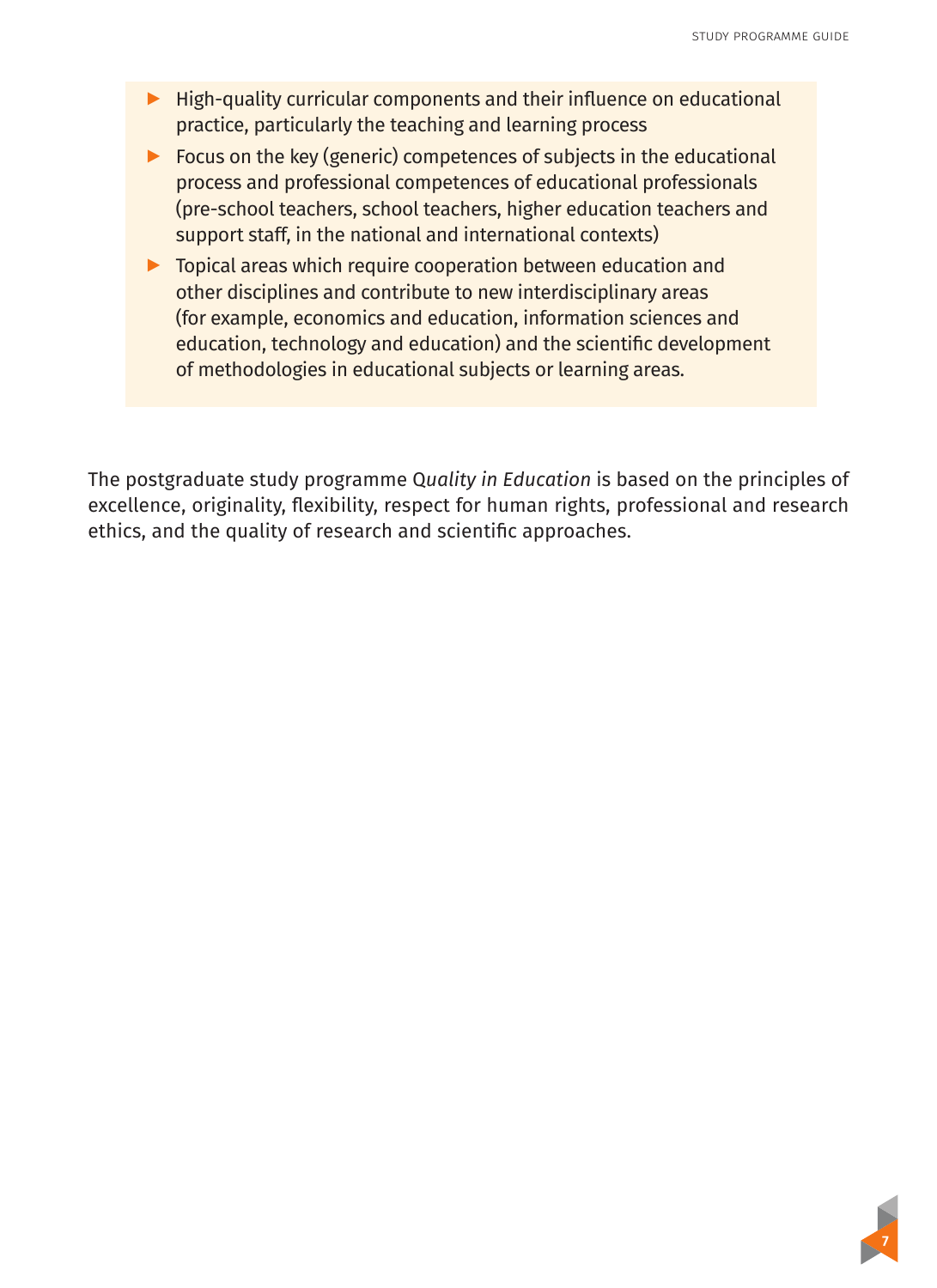#### **II. LEARNING OUTCOMES**

Doctoral students in the postgraduate study programme *Quality in Education* are prepared for scientific work in the area of the social sciences, pedagogy and the wider educational sciences, with the emphasis on a) researching phenomena linked to the development of quality in education under institutional conditions, b) researching educational needs and processes, c) conceiving innovative models of education and d) researching the quality of educational concepts and their relevance in practice.

Upon completing the doctoral study programme, and producing and defending their dissertations, students will be able to:

- ▶ Interpret and respond critically to educational theories
- ▶ Formulate and explain problems in the area of the educational sciences
- ▶ Compare and evaluate educational concepts (pre-school, school, alternative and standard)
- ▶ Understand theories and argumentation models about educational goals
- ▶ Use categorical education concepts and terminology appropriately
- ▶ Postulate, formulate and operationalise research problems in the field of pedagogy and educational sciences
- ▶ Demonstrate the ability to create, design, implement and adapt scientific research processes
- ▶ Research problems in the area of education independently and autonomously, and publish the results of original research
- ▶ Participate in the work of scientific-research teams and create new scientific-research projects
- ▶ Critically analyse, evaluate and synthesise new research ideas
- ▶ Write scientific papers according to the requirements of scientific and professional standards
- ▶ Disseminate scientific insights and communicate their field of expertise through scientific arguments with colleagues, the wider scientific community and the wider social setting
- ▶ Apply ethic principles to social research, particular when it involves the confidentiality of personal and other data, a professional relationship with respondents, interpreting and disseminating research results, protecting research participants, avoiding conflicts of interest, or the harmful consequences of plagiarism.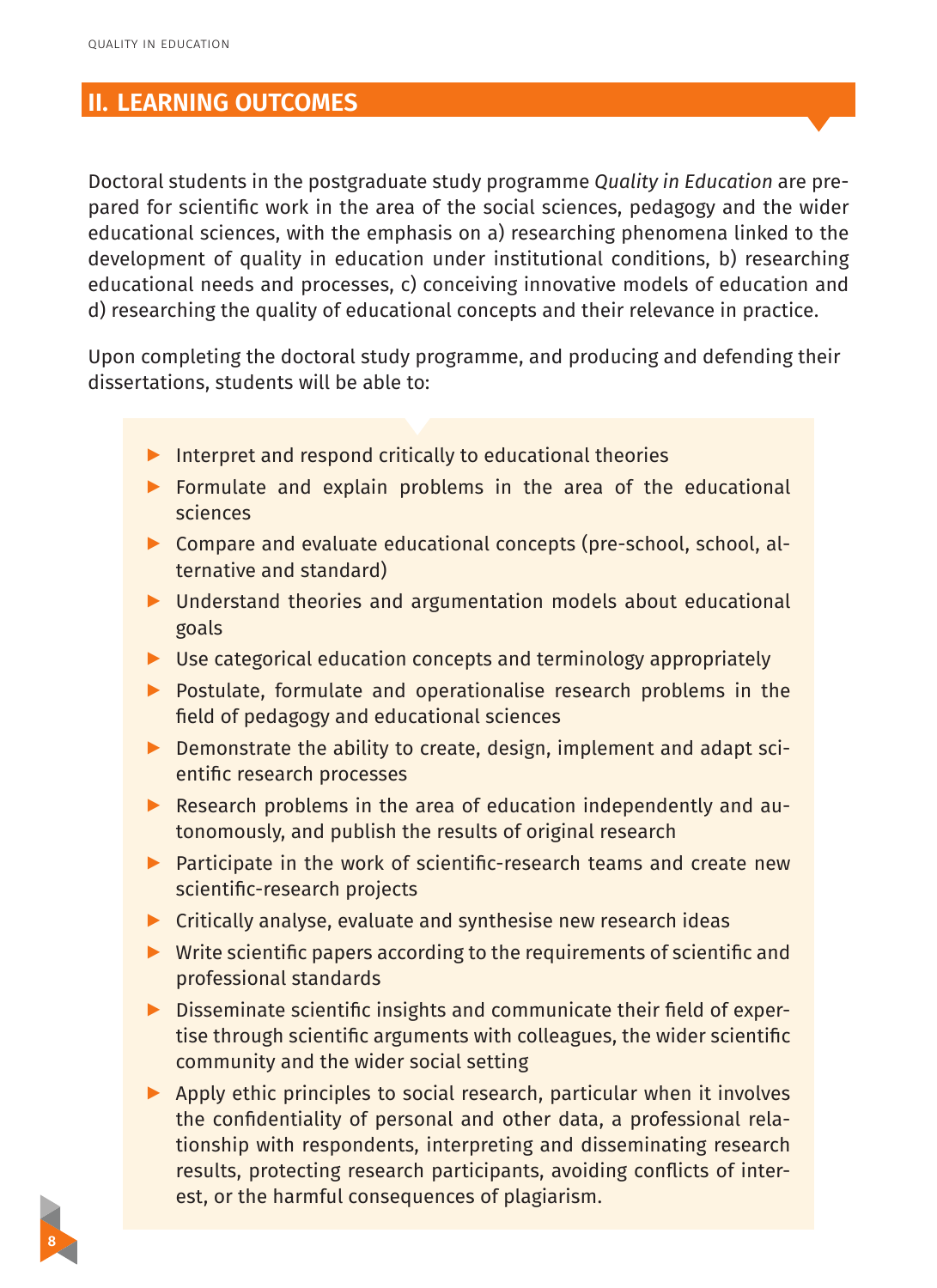Attention will also focus on developing the doctoral students' other generic competences, so by the end of their studies, they will be able to communicate in teams, plan, organise, manage and lead scientific-research and project tasks, achieve research goals in interdisciplinary and multidisciplinary teams, and apply them in multicultural settings and intercultural processes.

#### **III. ENROLMENT CONDITIONS AND CRITERIA**

The following candidates may enrol in the postdoctoral study programme *Quality in Education*:

- ▶ Those who have completed university graduate studies (min. 300 ECTS) in the fields of pedagogy or the educational sciences, the area of primary education or early/pre-school education, educationalrehabilitation sciences, sociology, psychology and kinesiology, and other fields in the social sciences
- $\triangleright$  Those who have completed university graduate studies in other scientific areas and chosen the area of education for their professional and scientific focus, or in other scientific areas according to personal needs or the requirements of their work
- ▶ Those who have completed a master's degree in the area of pedagogy or the educational sciences, the field of primary education or early/pre-school education, or other scientific areas
- ▶ Those who gained a GPA of 4.0 or above during graduate studies, or who can provide two letters of recommendation from university teachers if their GPA was lower
- ▶ Those who have a good knowledge of English or another foreign language (German, Italian, French)
- ▶ Those who can demonstrate in a letter of motivation or interview a high degree of motivation for scientific-research work and the demands of the doctoral study programme.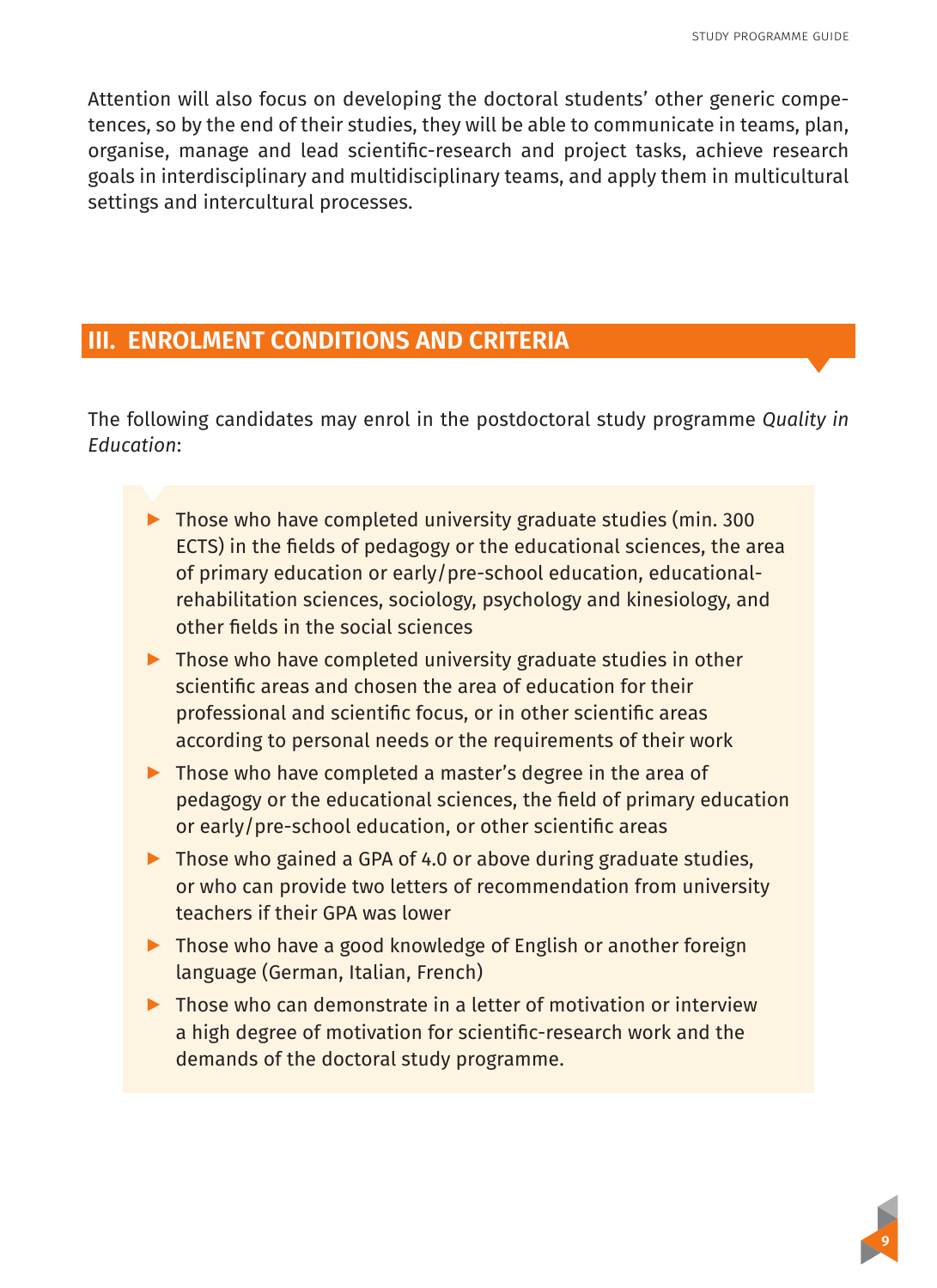### **IV. ORGANISATION OF THE TEACHING PROCESS**

The postgraduate study programme *Quality in Education* is organised in semesters.

During the first year, lectures lead to doctoral seminars and are held once a month according to a special schedule.

During the second and third years, the focus is on consultations and tutorials, intensive mentoring and independent work by the doctoral students.

Consultative work with doctoral students is carried out individually and through various aspects and methods of education, using the appropriate educational resources. Skype and other kinds of audio-visual communication may be used.

As their doctoral studies progress, students focus increasingly on scientific-research work, writing scientific reports and articles, organising scientific knowledge bases, and giving presentations at scientific conferences, groups and symposia.

Doctoral workshops and seminars are an innovative teaching form which are particularly important, as they facilitate immediate scientific thought processes at the highest academic level, involving all participants in the doctoral study programme.

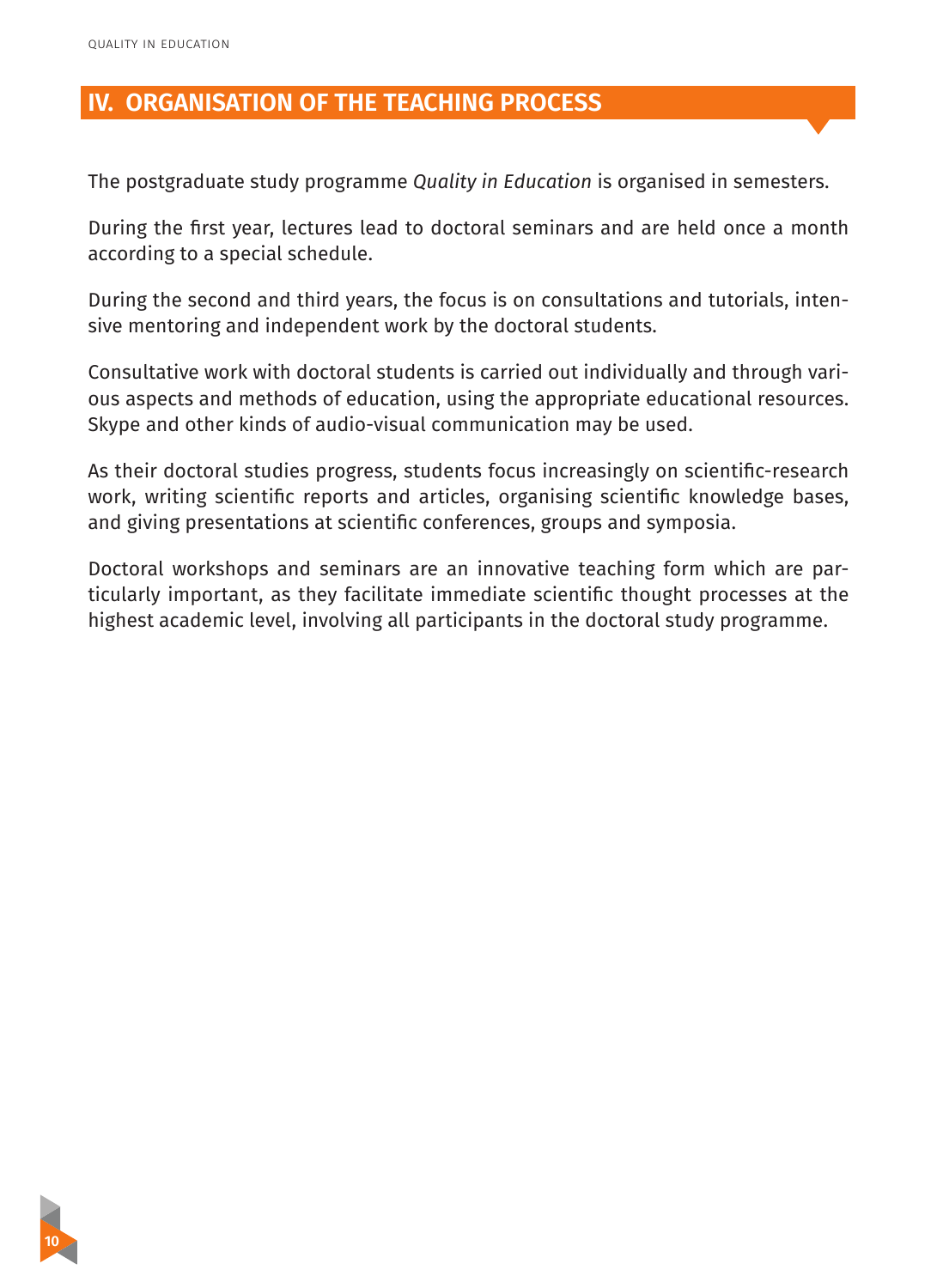**11**

#### **V. OBLIGATIONS OF DOCTORAL STUDENTS DURING THE DOCTORAL PROGRAMME**

| <b>Obligations of doctoral students during</b><br>the study programme                                                                                                                                                                                                                                                                                                                                | <b>Proof of study achievements</b><br>and requirements fulfilled<br>during the doctoral study<br>programme                                                                                                                   |
|------------------------------------------------------------------------------------------------------------------------------------------------------------------------------------------------------------------------------------------------------------------------------------------------------------------------------------------------------------------------------------------------------|------------------------------------------------------------------------------------------------------------------------------------------------------------------------------------------------------------------------------|
| Doctoral students are obliged to attend all classes accord-<br>ing to the schedule provided.<br>During the first year, in the first and second semesters,<br>doctoral students will meet all teachers participating in<br>the study programme through classes held once a month<br>as a rule. These teachers are potential mentors of doctoral<br>dissertations.                                     | Signature of doctoral<br>student on the appropriate<br>form or photograph.                                                                                                                                                   |
| In the first semester of the current year, as part of the<br>module Theoretical-Methodological Approaches in Edu-<br>cation, the following courses are entered in the doctoral<br>students' record books:                                                                                                                                                                                            | Fulfilment of obligations for<br>all classes mentioned is a<br>prerequisite for enrolment<br>in the third semester.                                                                                                          |
| <b>Conceptions and perspectives in education</b><br>Teachers: Prof. Igor Radeka, PhD and<br>Prof. Neven Hrvatić, PhD<br><b>History of theories of education</b><br>$\blacktriangleright$<br>Teacher: Prof. Igor Radeka, PhD<br>Methodology of educational research<br>ь<br>Teacher: Asst. Prof. Daliborka Luketić, PhD<br>Doctoral students must fulfil all obligations required by<br>the teachers. | The teachers write in the<br>student's record book and<br>application: obligations<br>fulfilled. (If the teachers are<br>unavailable, the head of the<br>doctoral study programme<br>may make the entry on their<br>behalf.) |
| In the second semester of the current year, as part of the<br>module Methodology of Research in Education, the following<br>courses are entered in the doctoral students' record books:                                                                                                                                                                                                              | Fulfilment of obligations for<br>all courses mentioned is a<br>prerequisite for enrolment<br>in the fifth semester.                                                                                                          |
| Learning in the digital environment<br>ь<br>Teacher: Prof. Ivanka Stričević, PhD<br><b>Developing research competences</b><br>ь<br>Teacher: Dr. Dina Mehmedbegović<br>Quantitative and qualitative research in education<br>ь<br>Teachers: Asst. Prof. Daliborka Luketić, PhD and<br>Assoc. Prof. Zdeslav Hrepić, PhD<br>Doctoral students must fulfil all obligations required by<br>the teachers.  | The teachers write in the<br>student's record book and<br>application: obligations<br>fulfilled. (If the teachers are<br>unavailable, the head of the<br>doctoral study programme<br>may make the entry on their<br>behalf.) |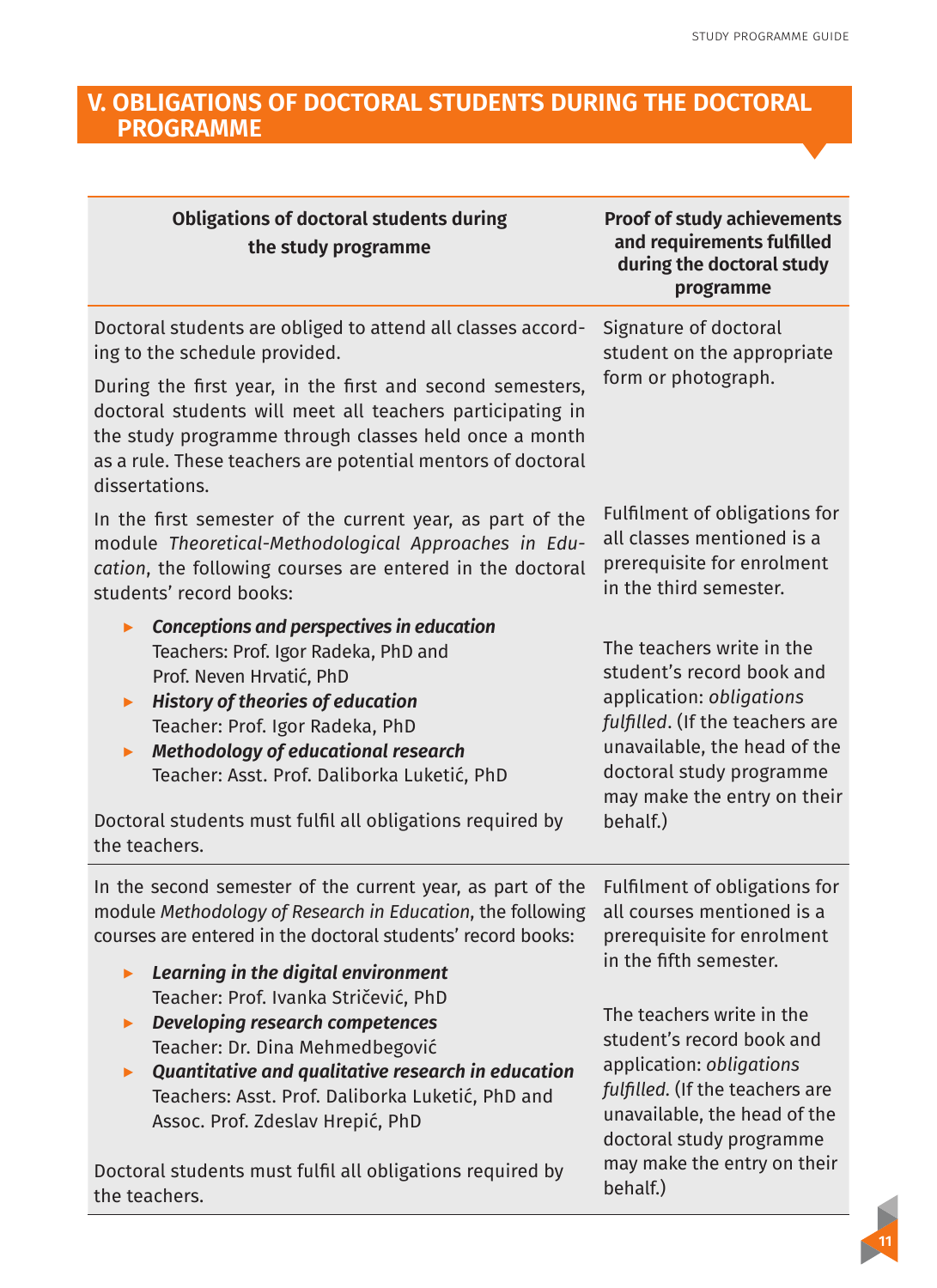In the second year, as part of the module *Quality in Education* (3rd semester), doctoral students must enrol in the compulsory course *Doctoral seminar*, and one optional course.

Doctoral students are obliged to produce three outlines for a research project during the *Doctoral seminar* course.

The Doctoral Study Council considers the research project outlines, and appoints mentors (and co-mentors) to supervise the production of one selected research project per student.

Each doctoral student works with the mentor to elaborate the research project, presents it to the other teachers and students at the Doctoral seminar (according to a special schedule) and demonstrates competences in a scientific discussion of the research project.

The project proposals by the doctoral students are also used when appointing mentors for the preparation and defence of the doctoral thesis topic.

After the project outline is approved, the name of the mentor holding the Doctoral seminar is entered into the student's record book.

The Doctoral seminar sessions are held according to the teaching schedule.

In addition to the Doctoral seminar, students must select one optional course (elective):

- ▶ *Concepts of early and pre-school education* Teacher: Asst. Prof. Diana Nenadić Bilan, PhD
- ▶ *Multi-strategies and combined research methods* Teacher: Dr. Dina Mehmedbegović
- ▶ *Pedagogy of family relations* Teacher: Assoc. Prof. Rozana Petani, PhD
- ▶ *Teaching in modern schools* Teacher: Prof. Anđelka Peko, PhD
- ▶ *Culture of teaching and the curriculum* Teachers: Prof. Anđelka Peko, PhD and Prof. Vesnica Mlinarević, PhD
- ▶ *The family and educational institutions* Teacher: Assoc. Prof. Rozana Petani, PhD
- ▶ *The structure of lifelong learning* Teacher: Asst. Prof. Ana Marija Rogić, PhD
- ▶ *Learning in the digital environment* Teachers: Prof. Ivanka Stričević, PhD and Assoc. Prof. Zdeslav Hrepić, PhD

The *Doctoral seminar*  course is a prerequisite for enrolment in the sixth semester.

The head of the course (*Doctoral seminar*) writes in the student's record book and application: *obligations fulfilled*.

The student's project proposal (synopsis outline) is evaluated by all teachers present at the *Doctoral seminar*, and the head of the course, who is also the mentor, writes in the student's record book and application: *obligations fulfilled.* 

The optional course (elective) is a prerequisite for enrolment in the sixth seminar.

The teachers write in the student's record book and application: *obligations fulfilled*. (If the teachers are unavailable, the head of the doctoral study programme may make the entry on their behalf.)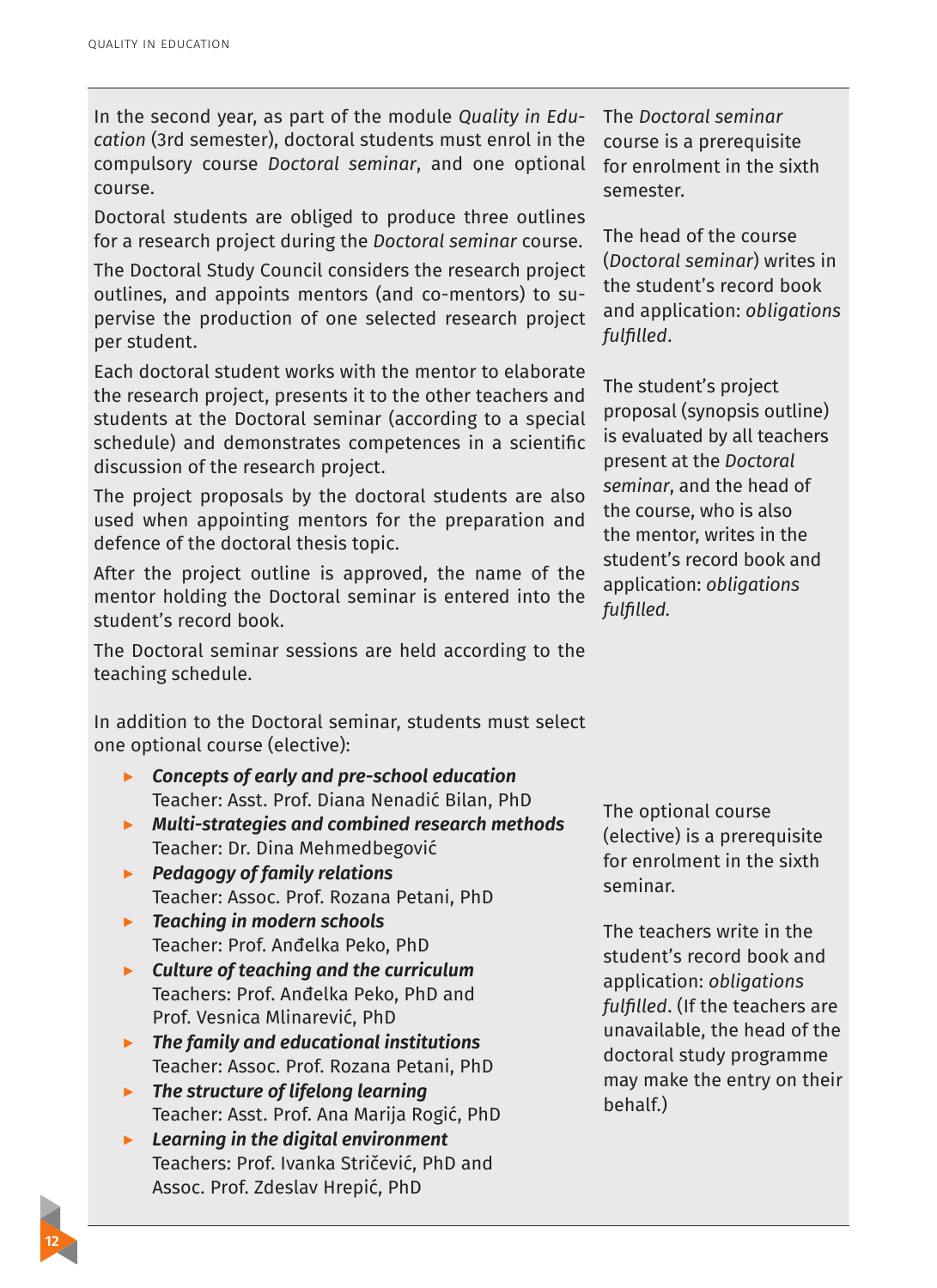- ▶ *National curricula and educational standards* Teachers: Prof. Dijana Vican, PhD and Asst. Prof. Matilda Karamatić Brčić, PhD
- ▶ *Modern technology in education* Teacher: Assoc. Prof. Jasmina Vrkić Dimić, PhD
- ▶ *Researching the school and classroom climate in the context of curricular changes* Teacher: Asst. Prof. Marija Buterin Mičić, PhD
- ▶ *Educational aspects of researching interculturalism* Teacher: Asst. Prof. Marija Buterin Mičić, PhD
- ▶ *Inclusive education* Teacher: Asst. Prof. Matilda Karamatić Brčić, PhD
- ▶ *The education of children and pupils with special needs* Teacher: Prof. Smiljana Zrilić, PhD
- ▶ *Education in the context of European values* Teacher: Prof. Dijana Vican, PhD
- ▶ *Active forms of learning and teaching* Teacher: Assoc. Prof. Jasmina Vrkić Dimić, PhD

The *Doctoral seminar* is a form of teaching in which all doctoral students and mentors participate.

Doctoral students are obliged during the *Doctoral seminar*  to defend their proposed doctoral thesis topic by the time they enrol in the third year of doctoral studies.

The production of the doctoral dissertation is the independent work of the doctoral student, guided and supervised by the mentor (co-mentor), which includes the student's scientific activity which ends when the dissertation is completed, submitted and defended.

The conditions for enrolment in the third year of the doctoral study programme are the teacher's evidence in the record book and application stating that the doctoral student has fulfilled all obligations.

In the third year, each doctoral student has a mentor while preparing their dissertation and the entry in the record book reads *Production of doctoral dissertation*.

The mentor holds consultative teaching sessions as agreed with the student. A co-mentor may also assist if the Doctoral Study Council so decides.

The production and defence of the doctoral thesis synopsis are results of the mentor's (and co-mentor's) work with the doctoral student.

The doctoral thesis topic production and defence are defined by the University Rulebook and this Guide.

The mentor provides a signature to confirm that the text of the dissertation is ready to submit to the further defence procedure according to the University Rulebook.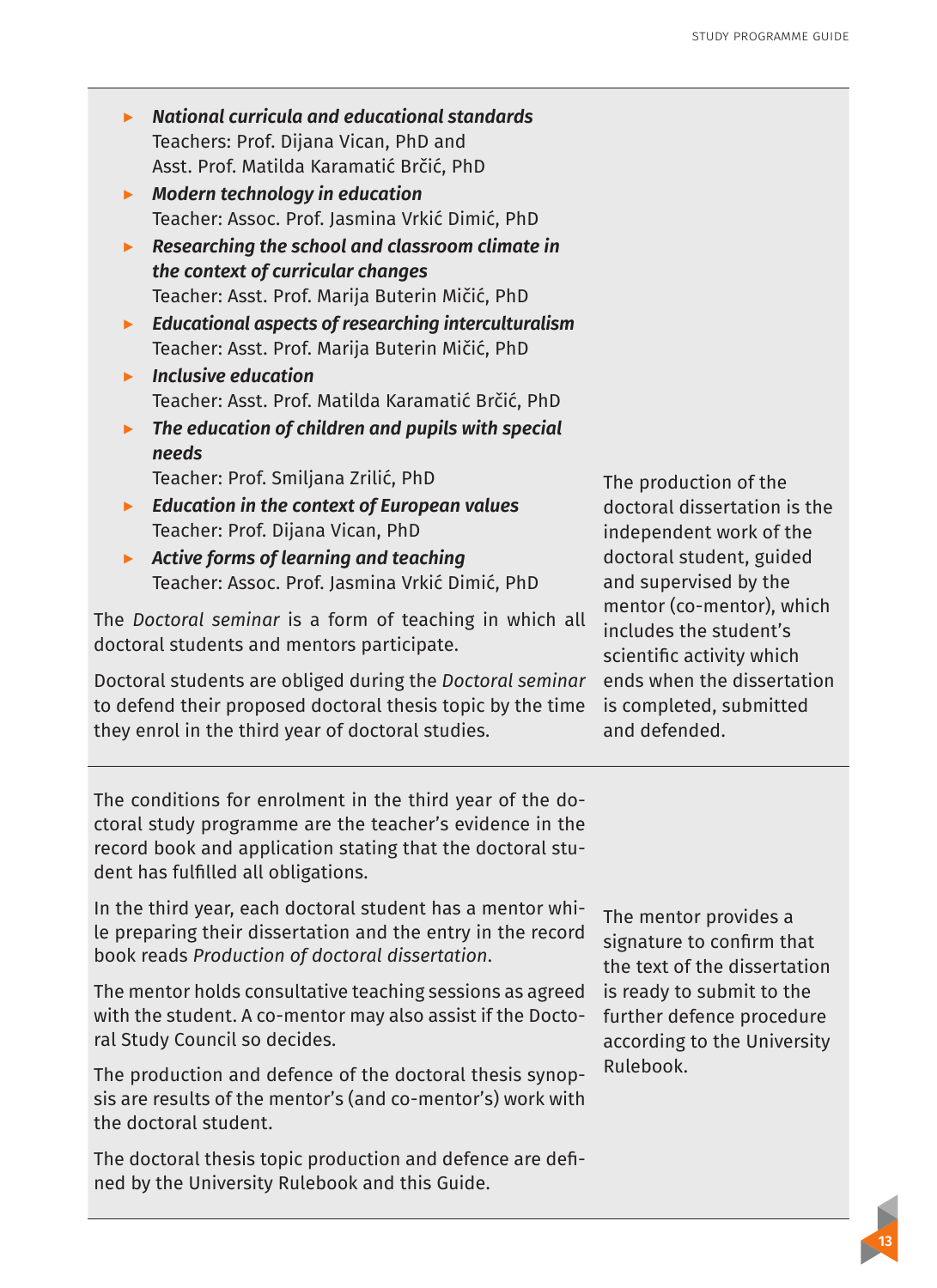**14**

Apart from achievements recorded and requirement met during the course of doctoral studies, doctoral students are obliged to meet two of the following four conditions before submitting their dissertations:

- To publish at least one scientific or expert paper in a scientific or expert journal, or provide confirmation that publication is under way
- To participate in a domestic or international scientific meeting, round table discussion, conference, or symposium (proof must be provided)
- To conduct a period of residence (internship) at a foreign higher education institution or scientificresearch institute
- To participate in a scientific-research project (as a leader or associate).

The Doctoral Study Council evaluates the fulfilled conditions and delivers an opinion in writing. These conditions may be met at any time during the doctoral study programme.

The doctoral study programme is completed when the dissertation receives a positive evaluation and the oral defence before the Expert Committee for the Defence of the Doctoral Dissertation is successful (the defence procedure is defined in the contents of this Guide and in the University Rulebook).

# **VI. PROGRESS OF DOCTORAL STUDENTS IN THE DOCTORAL PROGRAMME**

Doctoral students progress in the postgraduate study programme Quality in Education by attending obligatory classes, completing work assignments during classes before enrolling in further study years, fulfilling obligations in compulsory and optional courses, producing a research project outline, presenting it to teachers and other doctoral students, and demonstrating competences in scientific debate regarding the research project, producing and defending their doctoral thesis synopsis, meeting other conditions defined in the doctoral study programme which correspond to learning outcomes, and producing and successfully defending their dissertations.

Doctoral students who show particular progress during their studies are allowed to accelerate them. Acceleration means achieving rapid progress by omitting an educational cycle (semester, or study year), that is, the opportunity to complete studies earlier than the normal, optimal period (3 years). Acceleration is pertinent to doctoral students who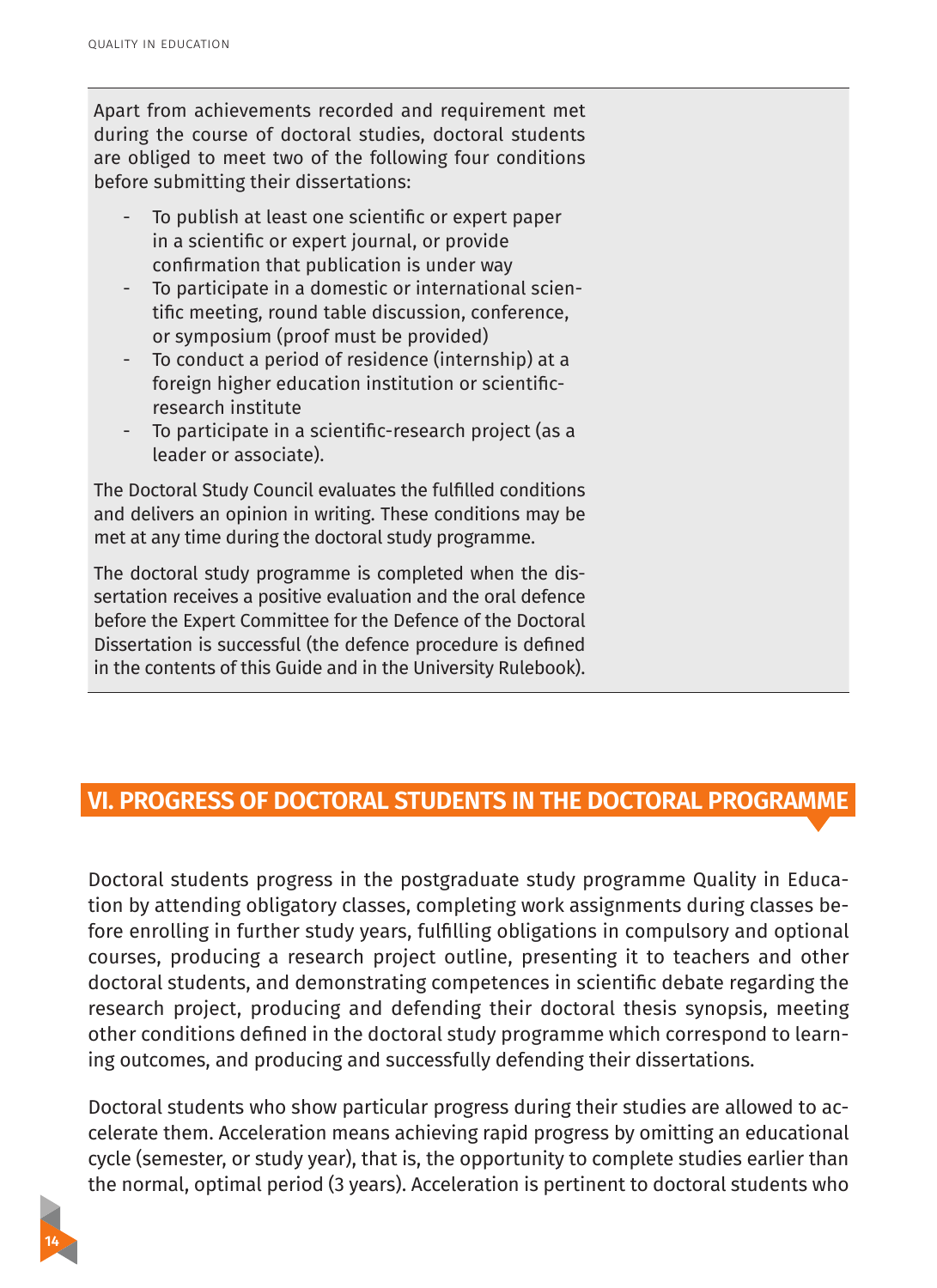demonstrate acquired learning outcomes at Level 8.2. of the Croatian Qualifications Framework, and who are exceptionally talented and scientifically productive.

Doctoral students may have other activities acknowledged, conducted in other institutions or in their personal research work (for example, being awarded a Master of Science degree, or having papers published).

Decisions to promote doctoral students are made by the Doctoral Study Council at the request of students, teachers, or group of teachers or mentors.

# **VII. SUBMISSION AND ACCEPTANCE OF THE DOCTORAL THESIS TOPIC AND SYNOPSIS DEFENCE**

The doctoral dissertation is an original, independent scientific work written by the student, which according to the research methodology, topic and level of contribution to science is suitable for defining the student's abilities to act as an independent researcher in the scientific field.

The Expert Committee for the evaluation and the defence of the doctoral thesis topic consists as a rule of three members. The first member is a teacher in a scientific-teaching post and acknowledged expert in the field of the doctoral thesis topic. The second member is a mentor or co-mentor, a teacher in a scientific-teaching post and an acknowledged expert in the field of the doctoral thesis topic. The third, external member is a teacher in a scientific-teaching post and acknowledged expert in the field of the doctoral thesis topic from another scientific or academic institution. The first and the third members may be scientists in scientific posts.

The Doctoral Study Council organises the defence of the doctoral thesis synopsis. The defence of the doctoral thesis synopsis is public and is announced eight days in advance on the noticeboard and website of the study provider.

The Expert Committee is obliged, at the latest three months after the public synopsis defence, to submit a report with a proposal regarding the approval of the doctoral thesis synopsis to the Doctoral Study Council, the Expert Council for the Area of Social Sciences, and the Senate of the University.

After the selected synopsis is approved, the doctoral student may start working on the dissertation.

If the committee evaluates the synopsis and its defence negatively, the doctoral student is instructed to rewrite it and present another defence. If the result is again negative, at the proposal of the Doctoral Study Council and the Expert Council for the Area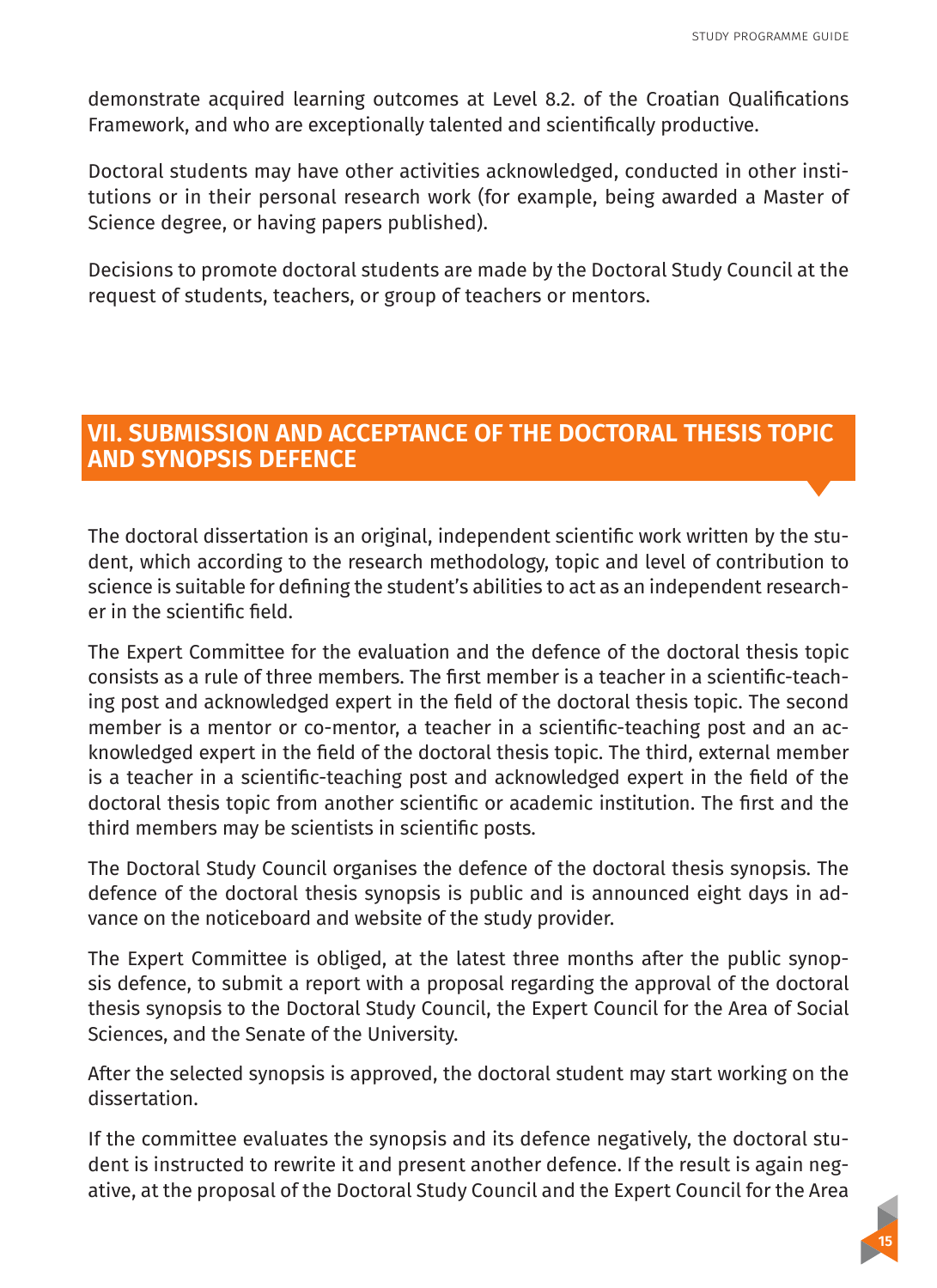of Social Sciences, the Senate renders a decision to halt the procedure for gaining the title Doctor of Science.

All official forms which conform to the provisions of the Ordinance on Postgraduate Studies (from applying for enrolment in the study programme, to the record of the public dissertation defence) are available on the website of the Office for Postgraduate Studies, in Croatian and English.

# **VIII. PRODUCTION OF THE DOCTORAL DISSERTATION**

The doctoral study programme is completed when the dissertation is produced and defended.

As a rule, the dissertation is written and defended in Croatian. It may be written and defended in another language, at the candidate's request, if the Postgraduate Studies Council so decides, following a recommendation from the Doctoral Study Council.

Instructions for writing the dissertation, examples of the preliminary pages and required appendices, with a description of the procedure following the dissertation defence, can be found on the website of the Office for Postgraduate Studies.

### **IX. EVALUATION OF THE DOCTORAL DISSERTATION**

The Office for Postgraduate Studies checks and confirms that the doctoral student has met all obligations in a satisfactory manner.

The dissertation is assessed by separate reports by the members of the Expert Committee for the Evaluation of the Doctoral Dissertation. The reports are submitted at the latest three months from the submission of the dissertation.

The members of the Committee are appointed by the Senate of the University at the proposal of the Doctoral Study Council and the Postgraduate Studies Council of the University.

The members of the Committee each write a separate report. If a clear decision based on the reports cannot be reached regarding the evaluation of the dissertation, the Doctoral Study Council and/or the Expert Council for the Area of Social Sciences may ask for supplementary comments from the members of the Committee, or further

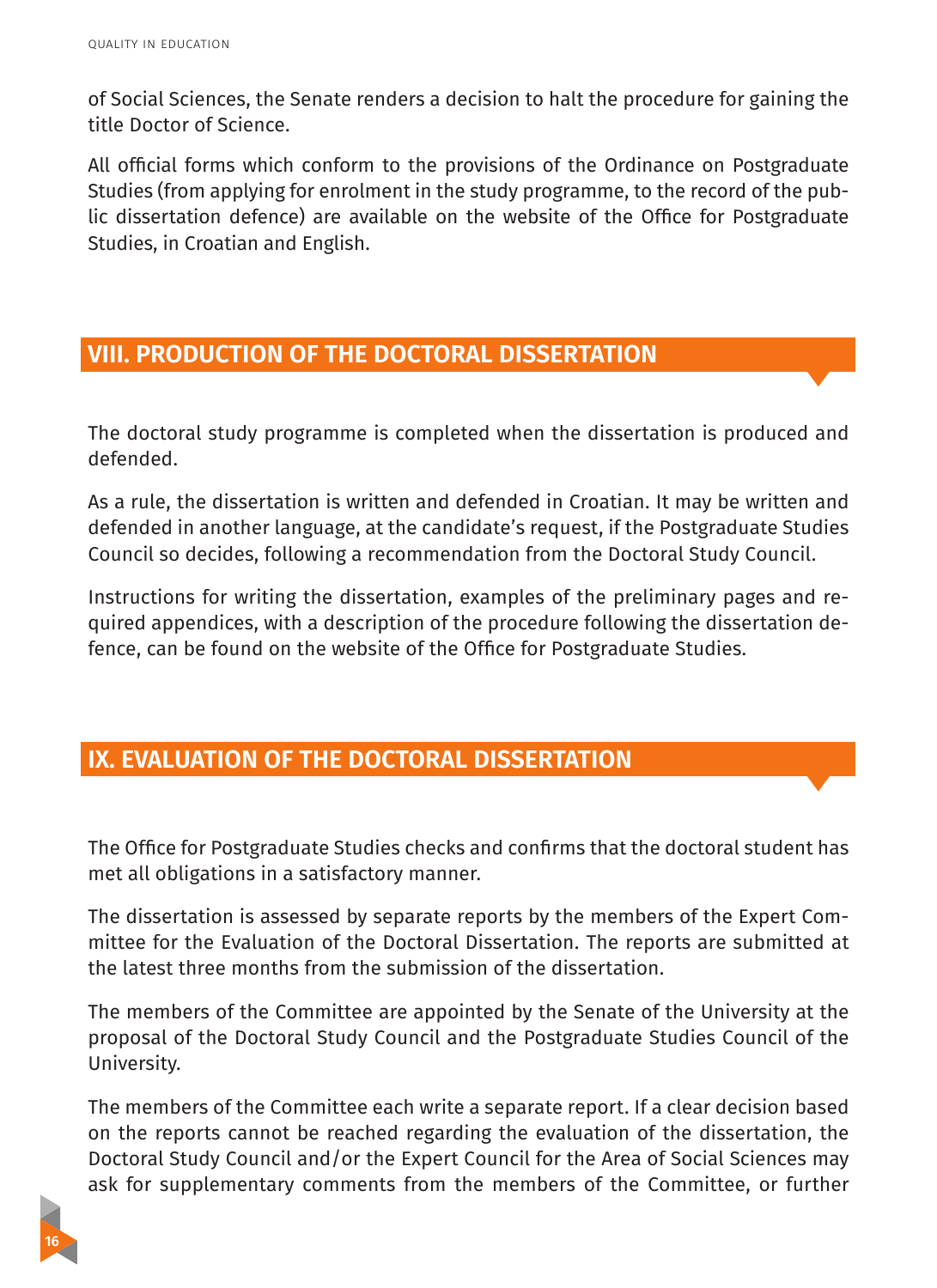opinions from two independent experts who assess the dissertation and submit reports. In addition, the Senate may appoint a new Committee and ask the members to review and assess the dissertation again, and to submit reports.

At the proposal of the Expert Committee for the Evaluation of the Doctoral Dissertation, and following a recommendation from the Doctoral Study Council and the Expert Council for the Area of Social Sciences, the Senate may approve the dissertation or return it to the doctoral student for further work according to the comments and demands of the Expert Committee, supplied in writing. The doctoral student is obliged to amend the dissertation within six months of receiving such a decision.

# **X. DEFENCE OF THE DISSERTATION**

When the Doctoral Study Council and Expert Council for the Area of Social Sciences and the Senate receive and accept a positive evaluation of the dissertation, the Doctoral Study Council sends a recommendation to the Postgraduate Studies Council and the Senate, and the Senate appoints an Expert Committee for the Defence of the Dissertation comprising at least three members. The defence of the dissertation is conducted within three months of accepting the positive reports. The defence is in public, and the dissertation must be publicly available at least 15 days before the date of the defence. The dissertation is made available at the University Library.

By defending a dissertation in the postgraduate study programme *Quality in Education*  the candidate receives the academic title Doctor of Science, Area of Social Sciences, Field of Pedagogy (PhD) which corresponds to Level 8.2. of the Croatian Qualifications Framework.

#### **XI. MANAGEMENT OF THE DOCTORAL PROGRAMME**

The body which manages the doctoral study programme *Quality in Education* is the Doctoral Study Council. The Council consists as a rule of teachers from the Department of Pedagogy who are in scientific-teaching posts and fulfil the requirements for mentoring. The Council may broaden the membership to include teachers from other departments and institutions who are external associates in the doctoral study programme. The decision to include them is rendered by the Doctoral Study Council of the Department of Pedagogy.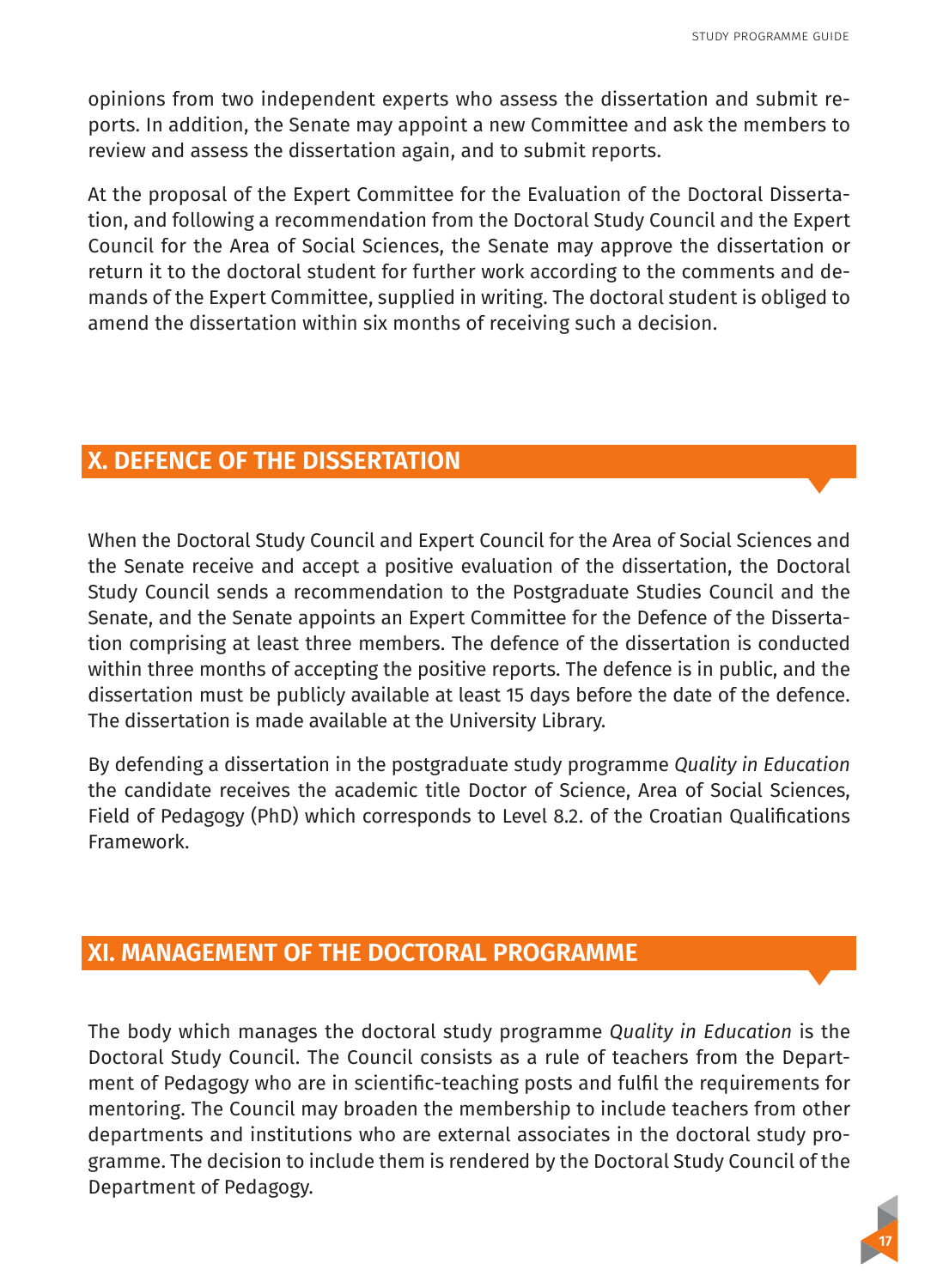### **XII. QUALITY ASSURANCE MONITORING OF THE DOCTORAL PROGRAMME**

Monitoring and improving the quality of the doctoral study programme are carried out by:

- The Office for Quality Assurance of the University of Zadar, in accordance with the Ordinance on the Quality Assurance System of the University of Zadar1
- The Doctoral Study Council of the Department of Pedagogy.

Monitoring the quality of the doctoral study programme includes monitoring the quality of teaching delivery for each subject and the quality of delivery of the entire programme. Quality monitoring is carried out by conducting surveys of doctoral students, individual and group conversations with doctoral students, and analysing data on students' achievement which are gathered by the Office for Postgraduate Studies (length of study, pass rates, etc.).

The Office for Quality Assurance of the University gathers data on the work and scientific productivity of mentors and their mentoring work, and the Doctoral Study Council and the Expert Committee for the Area of Social Sciences discuss the evaluation of mentors' work by the doctoral students. The reports on the work of mentors are accepted by the Senate.*<sup>2</sup>*

<sup>2</sup> http://www.unizd.hr/Portals/0/doc/doc\_pdf\_dokumenti/pravilnici/pravilnik\_o\_ocjenjivanju\_rada\_asistenata\_poslijedoktoranada\_i\_mentora\_20171115.pdf



<sup>&</sup>lt;sup>1</sup> http://www.unizd.hr/Portals/0/doc/PRAVILNIK\_O\_SUSTAVU\_OSIGURAVANJA\_KVALITETE\_SVEUCILISTA\_U ZADRU.pdf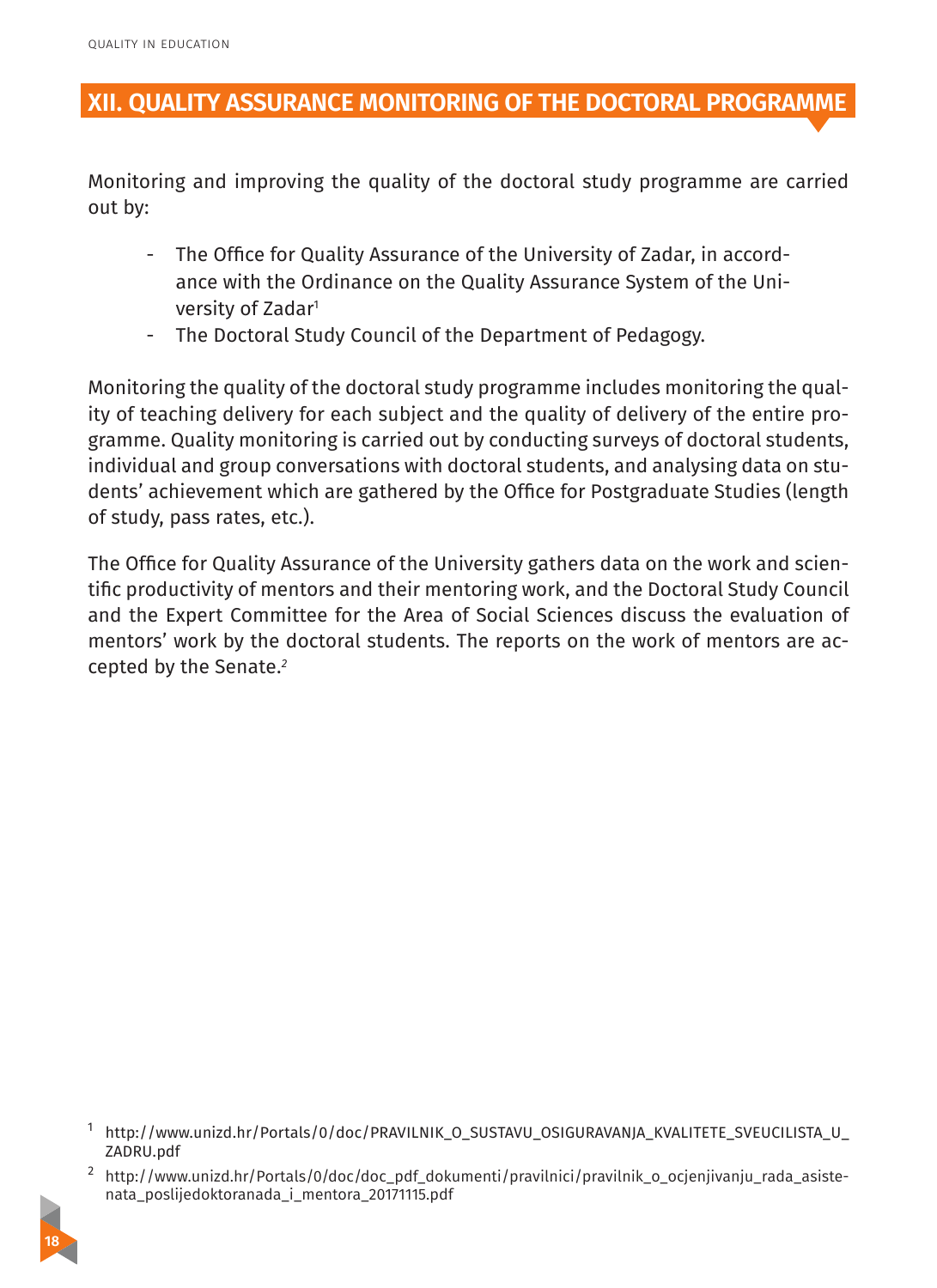#### **XIII. MENTORS AND CO-MENTORS**

Mentors and co-mentors for the doctoral study programme in pedagogy are experts in scientific-teaching posts in various scientific branches of pedagogy or the wider field of education; they are involved in scientific projects and engaged in professional cooperation in various ways – inter-institutionally at the local, regional and national levels, and internationally through the Erasmus+ programme and other mobility programmes, by participating in projects financed by the European Union, editing and other activities.

- 1. Prof. Dijana Vican, PhD, Department of Pedagogy, University of Zadar
- 2. Prof. Igor Radeka, PhD, Department of Pedagogy, University of Zadar
- 3. Prof. Anđelka Peko, PhD, Faculty of Education, Josip Juraj Strossmayer University of Osijek
- 4. Prof. Neven Hrvatić, PhD, Faculty of Humanities and Social Sciences, University of Zagreb
- 5. Prof. Ivanka Stričević, PhD, Department of Information Sciences, University of Zadar
- 6. Prof. Vesnica Mlinarević, PhD, Faculty of Education, Josip Juraj Strossmayer University of Osijek
- 7. Prof. Smiljana Zrilić, PhD, Department of Teacher and Pre-school Teacher Education, University of Zadar
- 8. Assoc. Prof. Rozana Petani, PhD, Department of Pedagogy, University of Zadar
- 9. Assoc. Prof. Jasmina Vrkić Dimić, PhD, Department of Pedagogy, University of Zadar
- 10. Assoc. Prof. Zdeslav Hrepić, PhD, Columbus State University, USA
- 11. Asst. Prof. Matilda Karamatić Brčić, PhD, Department of Pedagogy, University of Zadar
- 12. Asst. Prof. Marija Buterin Mičić, PhD, Department of Pedagogy, University of Zadar
- 13. Asst. Prof. Dijana Nenadić Bilan, PhD, Department of Teacher and Pre-school Teacher Education, University of Zadar
- 14. Asst. Prof. Daliborka Luketić, PhD, Department of Pedagogy, University of Zadar
- 15. Asst. Prof. Ana Marija Rogić, PhD, Department of Pedagogy, University of Zadar
- 16. Dina Mehmedbegović, PhD, Institute of Education, University of London

The number of co-mentors appointed alongside the mentor may be increased depending on the research issues in the dissertation, and this is decided by the Doctoral Study Council. Mentors and co-mentors are appointed by the Senate.